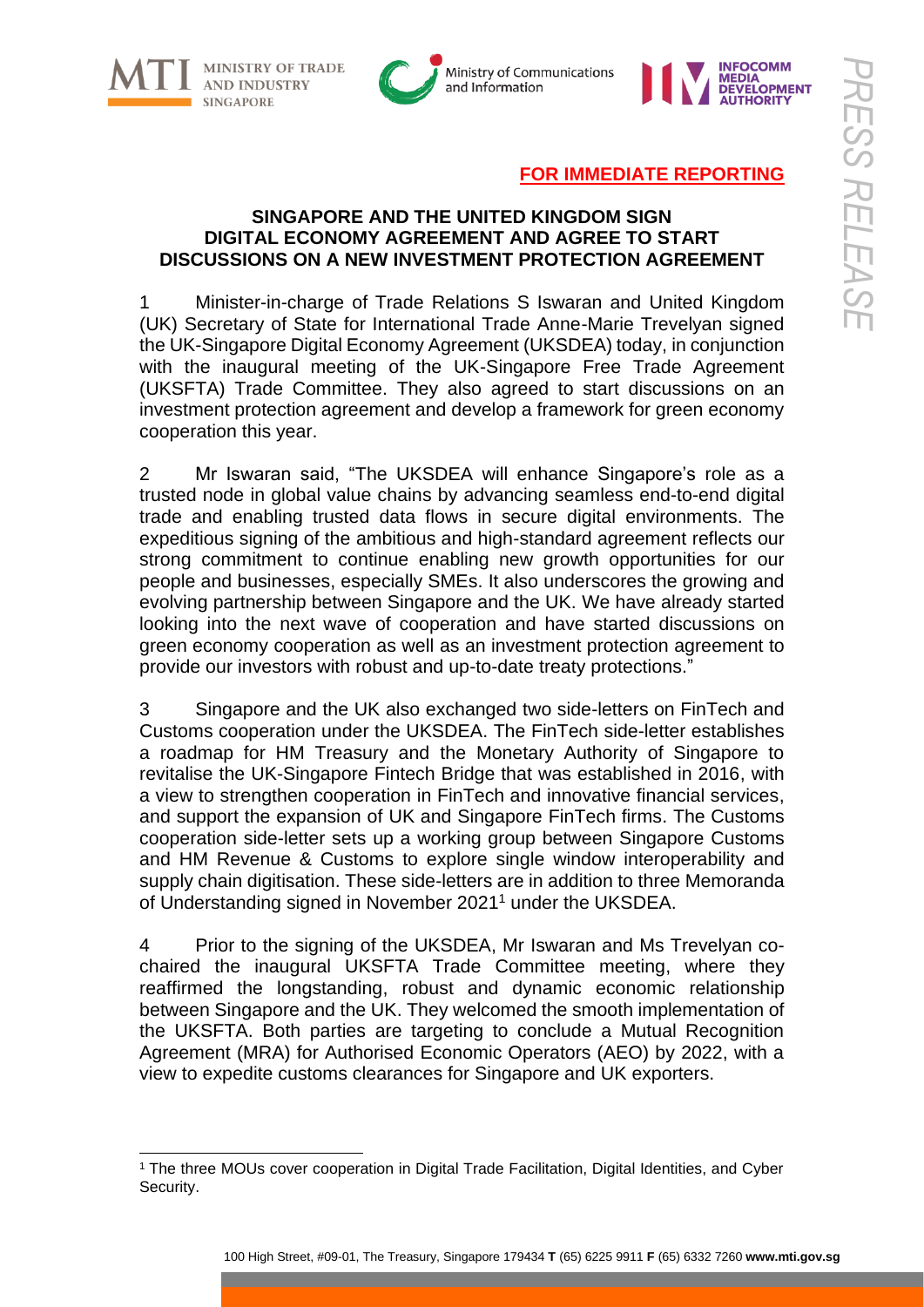







5 Mr Iswaran and Ms Trevelyan also reviewed priority areas for forwardlooking cooperation at the meeting. These include the implementation of the UKSDEA and its MOUs, commencement of discussions on a new UK-Singapore Investment Protection Agreement, as well as the development of a framework for green economy cooperation.

6 The UKSDEA is Singapore's third DEA. The agreement includes binding disciplines on cornerstones of the digital economy, such as data flows, as well as cooperative elements in a wide range of emerging and innovative areas such as Artificial Intelligence, FinTech and RegTech, digital identities and legal technology. Under the UKSDEA, Singapore and the UK are also pursuing MOUs and side letters that provide a dynamic framework for bilateral cooperation on forward-looking and emerging issues.

7 Singapore and the UK enjoy strong bilateral trade and investment flows, underpinned by the UKSFTA, which was provisionally applied in January 2021 and entered into force in February 2021. Under the UKSFTA, Singapore and UK companies enjoy the same benefits that they received when accessing each other's markets under the European Union-Singapore FTA. These include tariff elimination for goods trade, increased access to their respective services and government procurement markets, as well as reduction of non-tariff barriers.

8 The UK is Singapore's 6th largest services trading partner globally. In 2019, bilateral services trade exceeded S\$22 billion, of which around 70% could have been digitally delivered. The UK is also Singapore's second largest European investor and European investment destination. There is over S\$100 billion worth of UK investment stock in Singapore, and close to S\$60 billion worth of Singapore investment stock in the UK.

**Annex A: Photo of signing ceremony Annex B: Fact Sheet on the UKSDEA Annex C: Infographic on the UKSDEA Annex D: Quotes from companies on UKSDEA**

**Jointly issued by the Ministry of Trade and Industry, Ministry of Communications and Information, and Infocomm Media Development Authority** 

**25 February 2022**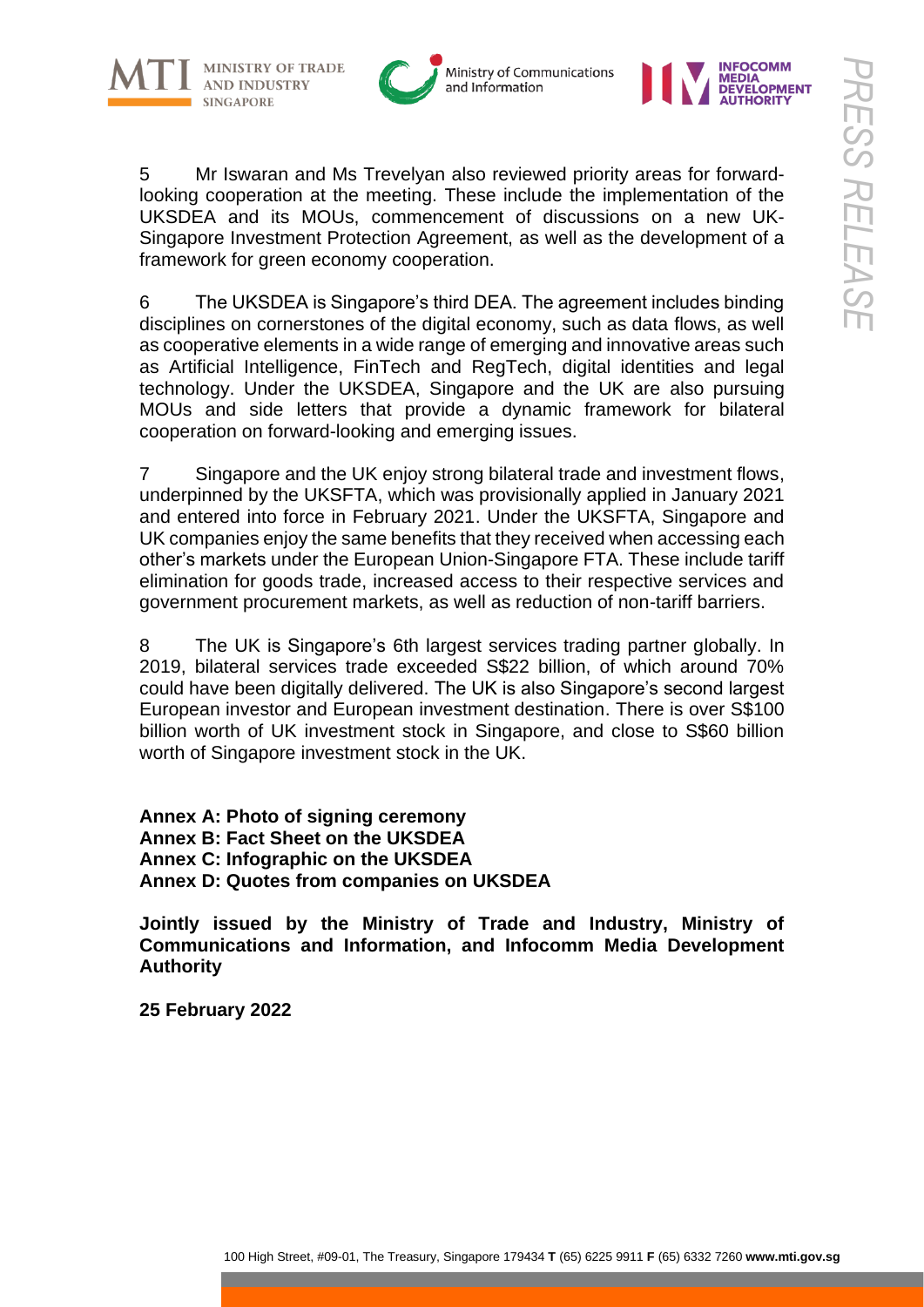





### *For media enquiries, please contact:*

Naadiah Badib Assistant Director, Communications and Engagement Division Ministry of Trade and Industry Tel: (+65) 6332 8446 E-mail: [Naadiah\\_Badib@mti.gov.sg](mailto:Naadiah_Badib@mti.gov.sg)

Luai Han Jing Assistant Director Communications and Engagement Division, Ministry of Communications and Information Tel: 68379407 Email: [Luai\\_Han\\_Jing@MCI.gov.sg](mailto:Luai_Han_Jing@MCI.gov.sg)

Tan Yan Fang Manager Communications and Marketing, Infocomm Media Development Authority Tel: 6751 2703 Email: [tan\\_yan\\_fang@imda.gov.sg](mailto:tan_yan_fang@imda.gov.sg)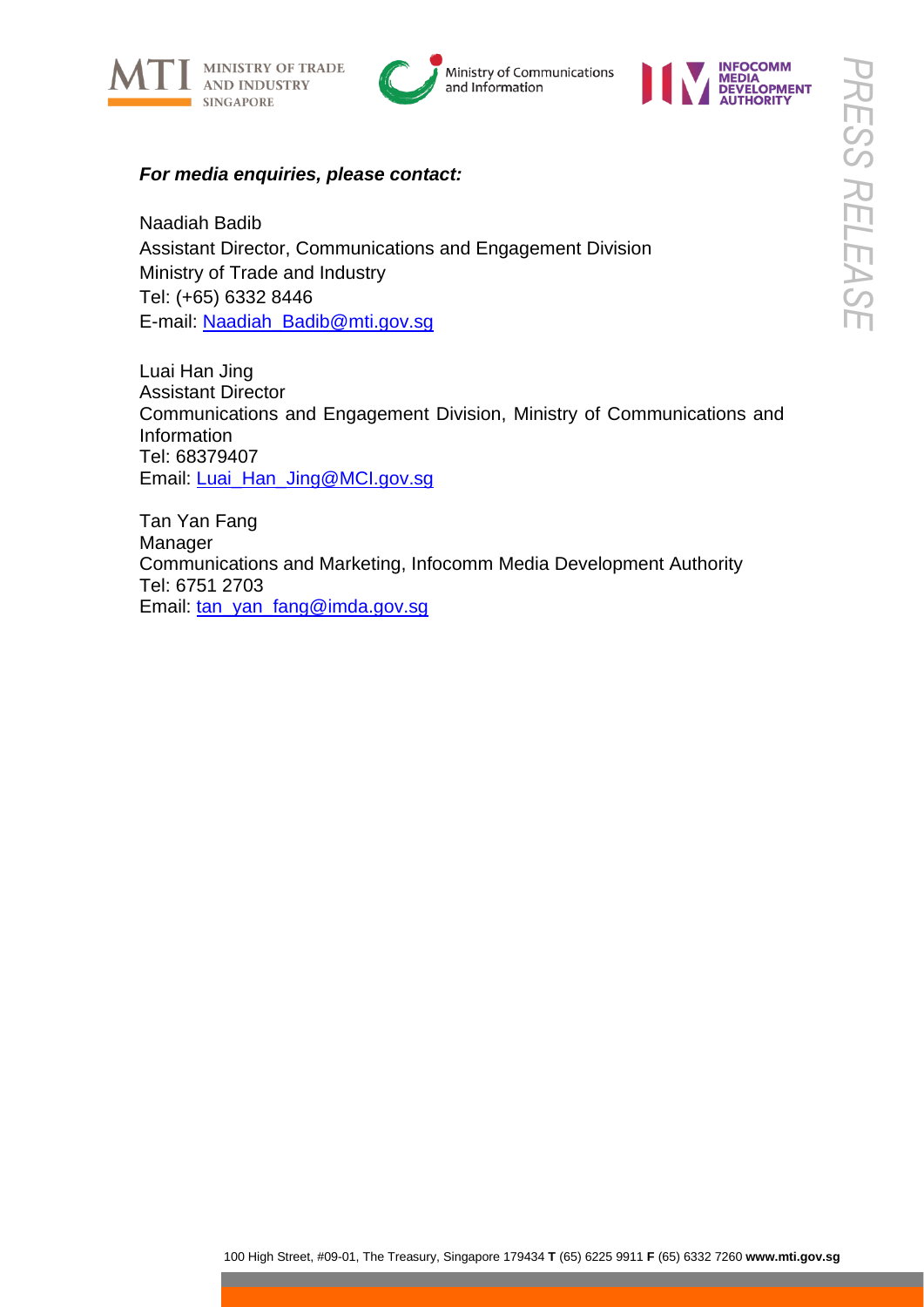

MINISTRY OF TRADE **AND INDUSTRY** 





# **ANNEX A**

## **Photo of the signing**



Caption: Minister-in-charge of Trade Relations S Iswaran and United Kingdom Secretary of State for International Trade Anne Marie Trevelyan sign the UK-Singapore Digital Economy Agreement.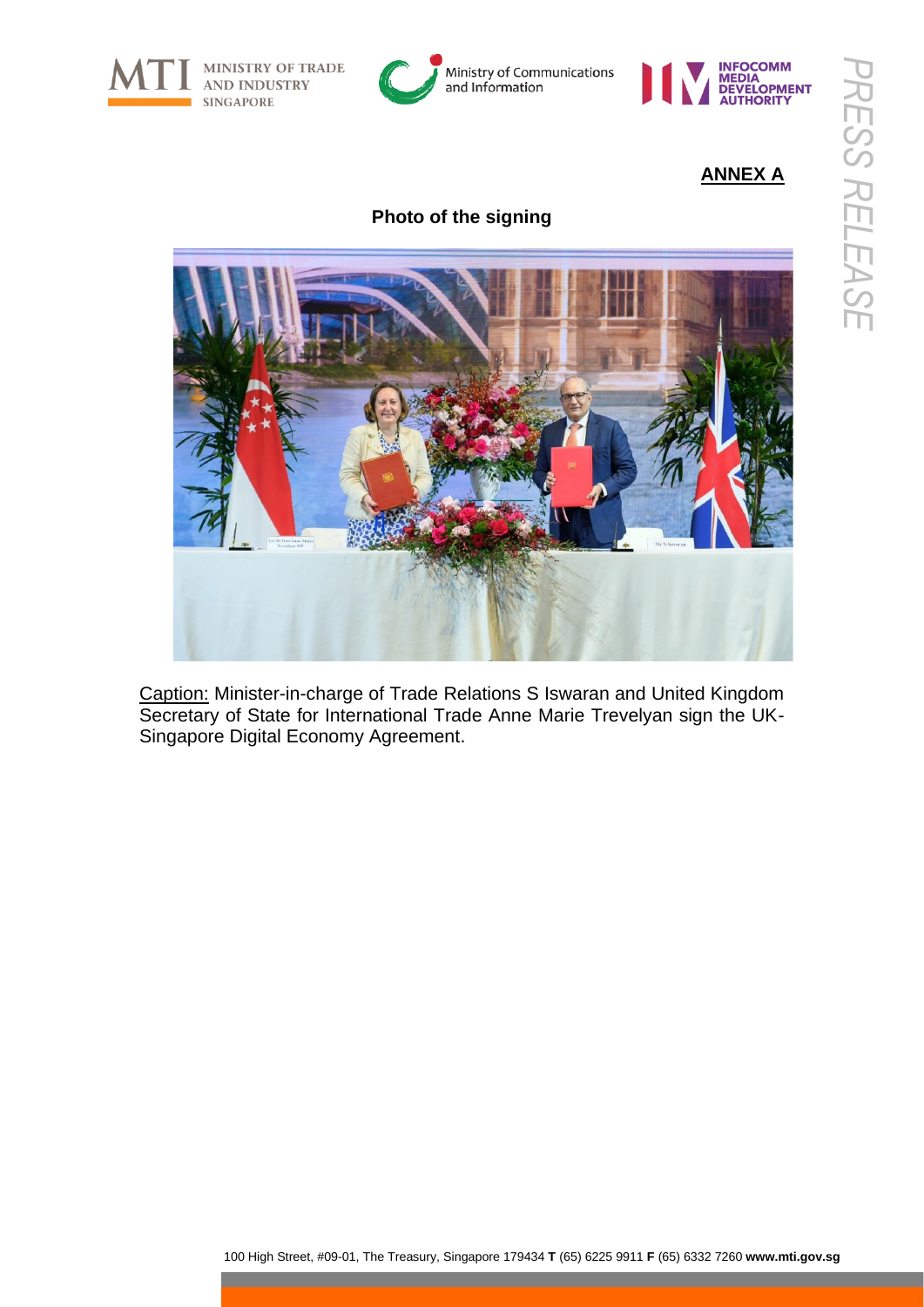





### **ANNEX B**

### **Fact Sheet on the UKSDEA**

### **A. Highlights of Modules within the UKSDEA**

#### **i.** *Advance end-to-end digital trade*

#### *Electronic payments (E-payments)*

1. To support the development of safe and secure cross border E-payments, Singapore and the UK will promote transparent and facilitative rules, such as by encouraging open Application Programming Interfaces (APIs), adopting internationally accepted standards and promoting interoperability between Epayment systems.

#### *Paperless Trading*

2. To support digitalisation and the seamless exchange of key commercial documents, Singapore and the UK will accept electronic versions of trade administration documents. Both parties will also seek to facilitate cross-border digitalisation of supply chains, with a focus on promoting interoperability of electronic documents such as bills of lading and invoices. This will enable faster and cheaper transactions, and reduce cost for businesses.

#### *ii. Enable trusted data flows*

#### *Cross-border Data Flows (including for Financial Services)*

3. Data flow is increasingly important to the growth of the global economy, as it supports electronic commerce and other digitally enabled activities such as data analytics and AI. Businesses operating in Singapore and the UK will be allowed to transfer information, including those which are generated or held by financial institutions, more seamlessly across borders with the assurance that they meet the requisite regulations.

#### *Prohibiting Data Localisation (including for Financial Services)*

4. Data localisation requirements are an unnecessary barrier to trade and may drive up the cost of storing data for all businesses. Singapore and the UK will put in place disciplines against requirements for data localisation and allow businesses to choose where their data is stored.

#### *Submarine Cables*

5. Submarine cable systems form a critical part of the digital infrastructure that provide cross-border data and voice connectivity between countries and across regions.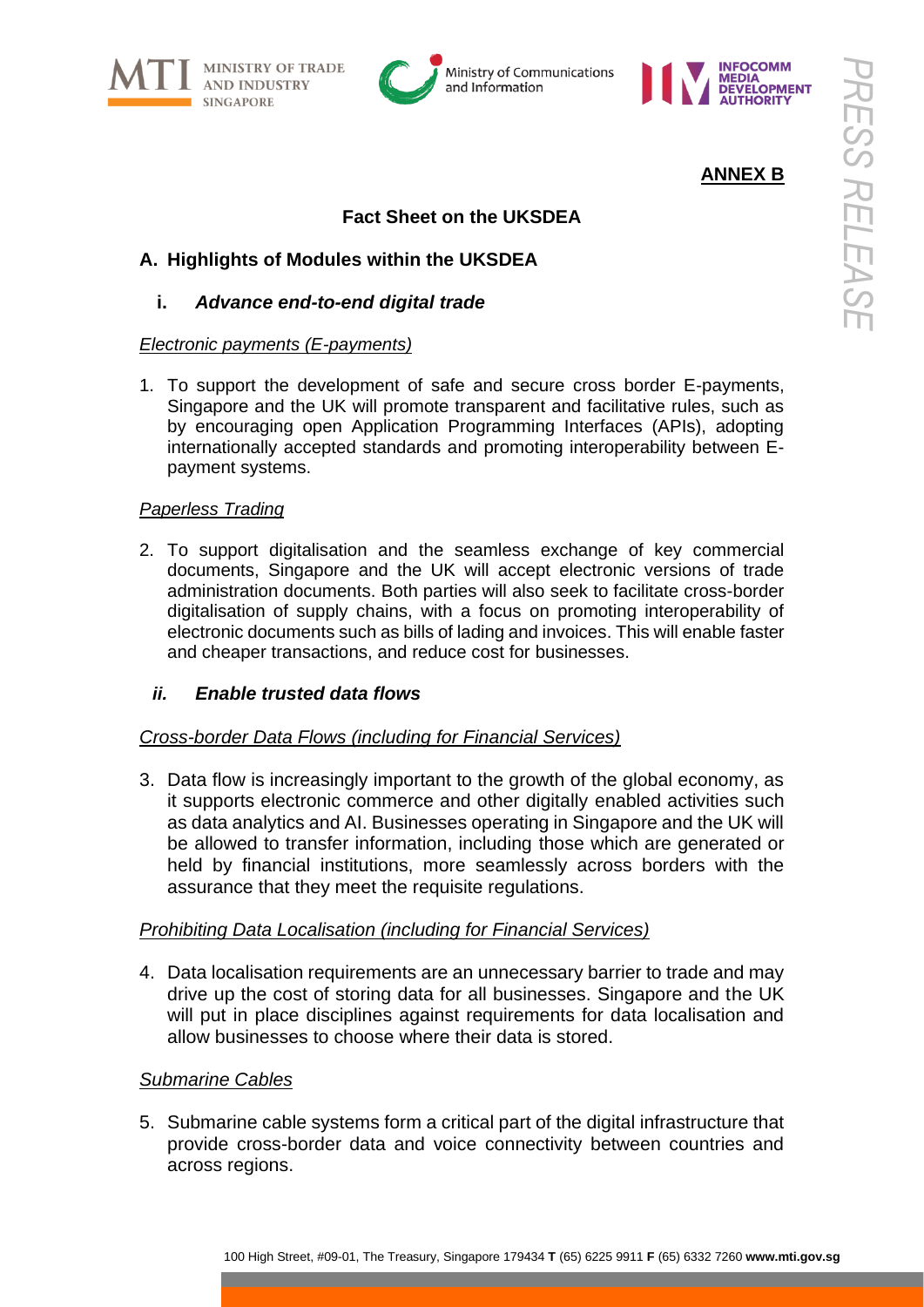





6. Under the DEA, Singapore and the UK recognise the importance of (i) submarine cable systems and associated facilities, eg. landing stations; and (ii) the expeditious and efficient installation, maintenance and repair of such systems and facilities. Singapore and the UK will ensure access and minimise risks to these systems and facilities to promote national, regional and global telecommunications connectivity.

### *Open Government Information*

7. To encourage innovation in this new data driven age, particularly by Small & Medium Enterprises (SMEs), both countries will ensure that government information that has been made publicly available will be in a machine readable and open format, with easy to use and freely available Application Programming Interfaces (APIs).

### *iii. Facilitate trust in digital systems and participation in the Digital Economy*

#### *Cryptography*

8. To ensure that companies using cryptography can trust the market within which they operate, encourage innovation, and ensure that private keys and related technologies used are protected, neither country will require the transfer of, or access to, the above as a condition of market access. This would cover both products as well as services that use cryptography.

#### *Source Code Protection*

9. To ensure software developers can trust the market within which they operate, encourage innovation, and ensure that source code used by companies are protected, neither country will require the transfer of, or access to, source code as a condition of market access. This includes algorithms expressed in the source code.

#### *Online Consumer Protection*

10. To enhance consumer welfare, both countries will adopt or maintain laws and regulations that guard against fraudulent, misleading or deceptive conduct that causes harm to consumers engaged in online commercial activities.

#### *Small and Medium Enterprises Cooperation*

11. SMEs play a special role in enhancing competitiveness and maintaining dynamism in the economy. Singapore and the UK will cooperate in promoting jobs and growth for SMEs, as well as encourage their participation in ecommerce platforms that will help link them with international suppliers, buyers, and other potential business partners.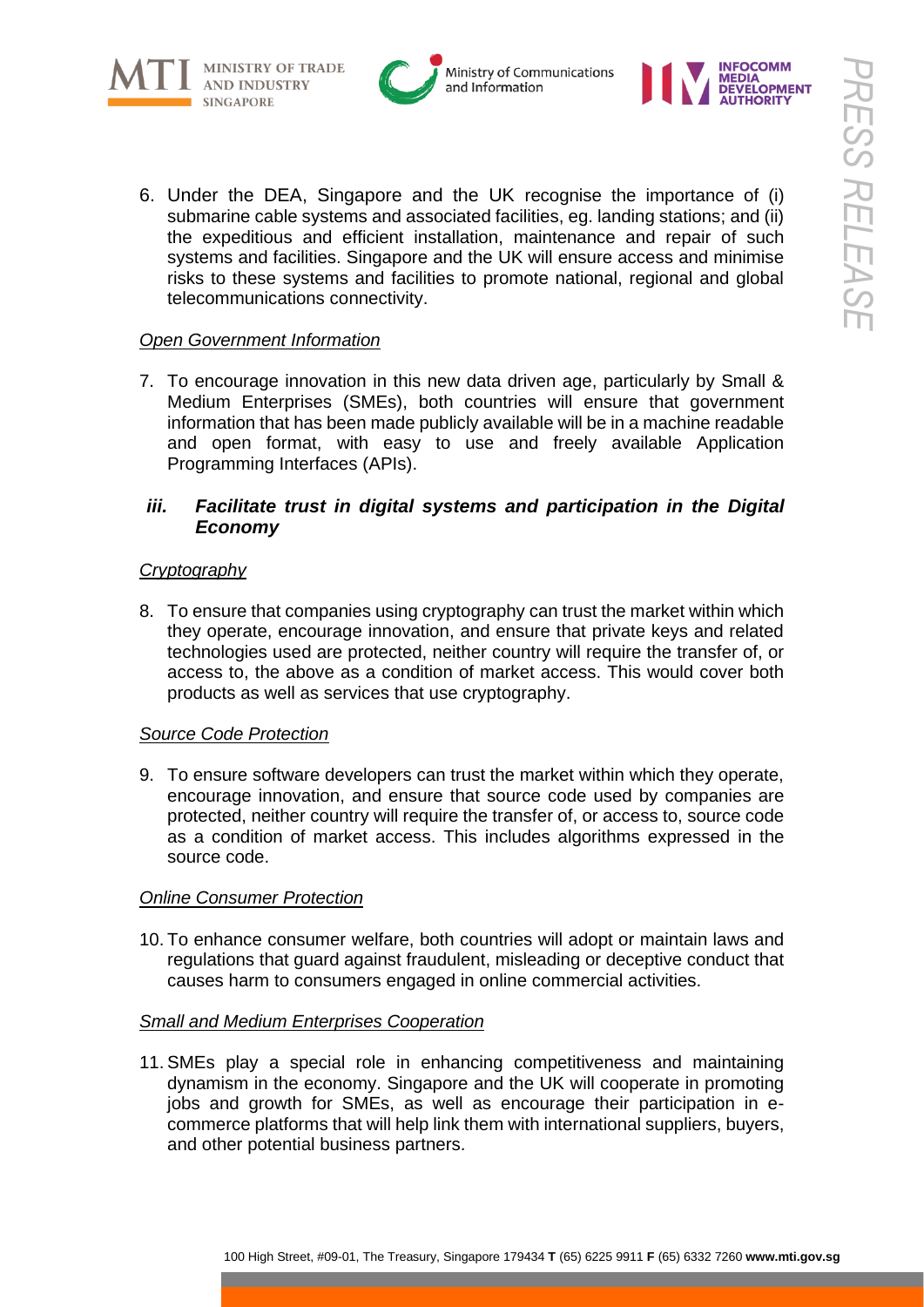





#### *Digital Inclusion*

12. To ensure that all people and businesses can participate in, contribute to, and benefit from the digital economy, both countries will cooperate to remove barriers for participation in the digital economy, including for women.

### **B. Accompanying MOUs and side-letters**

#### *Digital Trade Facilitation*

- 1. The Digital Trade Facilitation MOU will unlock opportunities and provide solutions to barriers faced when digitising trade between the UK and Singapore. As like-minded partners in this area, sharing of knowledge and implementation of pilot projects between the UK and Singapore on areas such as electronic trade documents and electronic invoicing will help to drive the development and adoption of digital trade facilitation solutions at a bilateral and international level.
- 2. The benefits of digitalisatiing trade include reduced costs for businesses driving competitive pricing for consumers, a reduction in the carbon footprint of trade, and improving accessibility by Small and Medium Enterprises to engage in cross-border trade. Sharing of best practices will also influence the creation of secure global supply chains and interoperable digital ecosystems.
- 3. For example, a pilot scheme to simulate the transfer of electronic bills of lading will lay the foundation for businesses to enjoy a digital ecosystem for cross-border trade transactions. Using electronic bills of lading decreases cost, fraud risk and transaction times, as businesses no longer have to physically manage hardcopy trade documents. The establishment of a pilot project to share information and encourage the adoption of e-invoicing, will enable businesses to transact with their overseas partners seamlessly.

#### *Digital Identities Cooperation*

- 4. With the growing volume of digital transactions, the ability to reliably verify one's identity has become increasingly important. The Digital Identities Cooperation MOU promotes greater cooperation between the UK and Singapore in the field of digital identity, with the aim of developing mutual recognition and interoperability between the respective digital identity regimes.
- 5. The MOU lays the foundation for a roadmap towards mutual recognition of digital identities between the UK and Singapore, based on the principle of mutual interest and benefit. It is an important step in achieving interoperability of digital identity regimes between different jurisdictions, which can bring tangible benefits such as more reliable identity verification and faster processing of applications. This would in turn reduce barriers in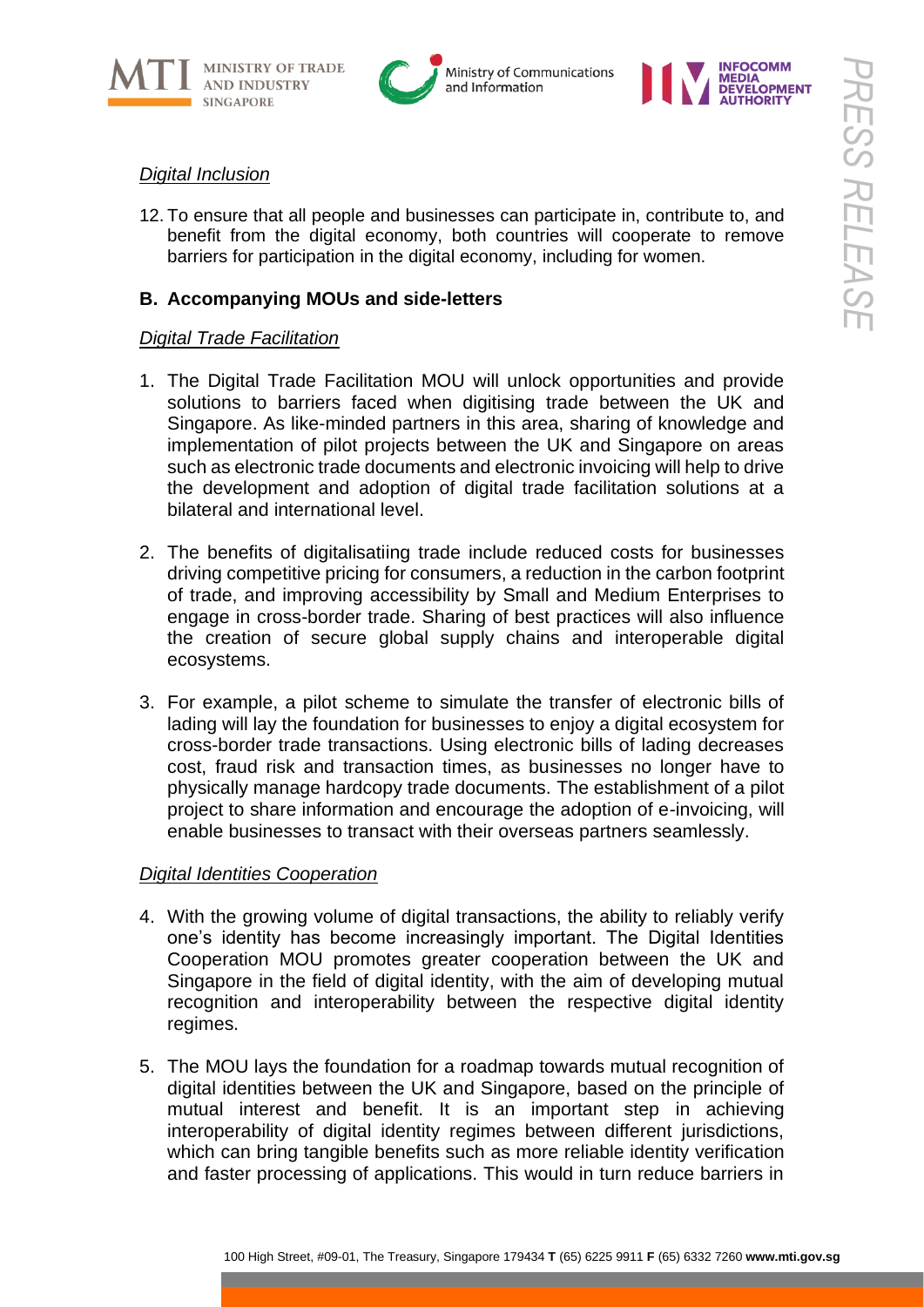







cross-border trade and enable businesses and individuals to navigate the international digital economy with greater ease, confidence and security.

### *Cyber Security*

6. The Cyber Security MOU acknowledges the shared vision between the UK and Singapore in maintaining the economic and social benefits of an open, peaceful and secure cyberspace. The two countries also acknowledge their common interest in addressing international challenges and promoting bilateral collaborations to strengthen cyber security. The MOU will build on strong existing cyber cooperation between the UK and Singapore in seeking opportunities for collaboration in areas such as the Internet of Things (IoT) security, promoting cyber resilience and capacity building. As cyber security underpins the digital economy by promoting secure digital trade, the MOU will also build on existing workstreams between the UK and Singapore to build a secure and resilient cyberspace for businesses and consumers.

### *FinTech*

7. The side-letter on FinTech cooperation establishes a roadmap for HM Treasury and Monetary Authority of Singapore to revitalise the UK-Singapore Fintech Bridge that was established in 2016. The intent is to help UK FinTech firms and investors access the Asian market and expand to Singapore, as well as attract Singaporean FinTech companies and investors to the UK.

### *Customs*

8. The side-letter on customs cooperation will formalise the formation of a Working Group between Singapore Customs and HM Revenue & Customs to discuss and consider areas of mutual interest on customs and the digital economy including, but not limited to, single window interoperability and supply chain digitisation between Singapore and the UK.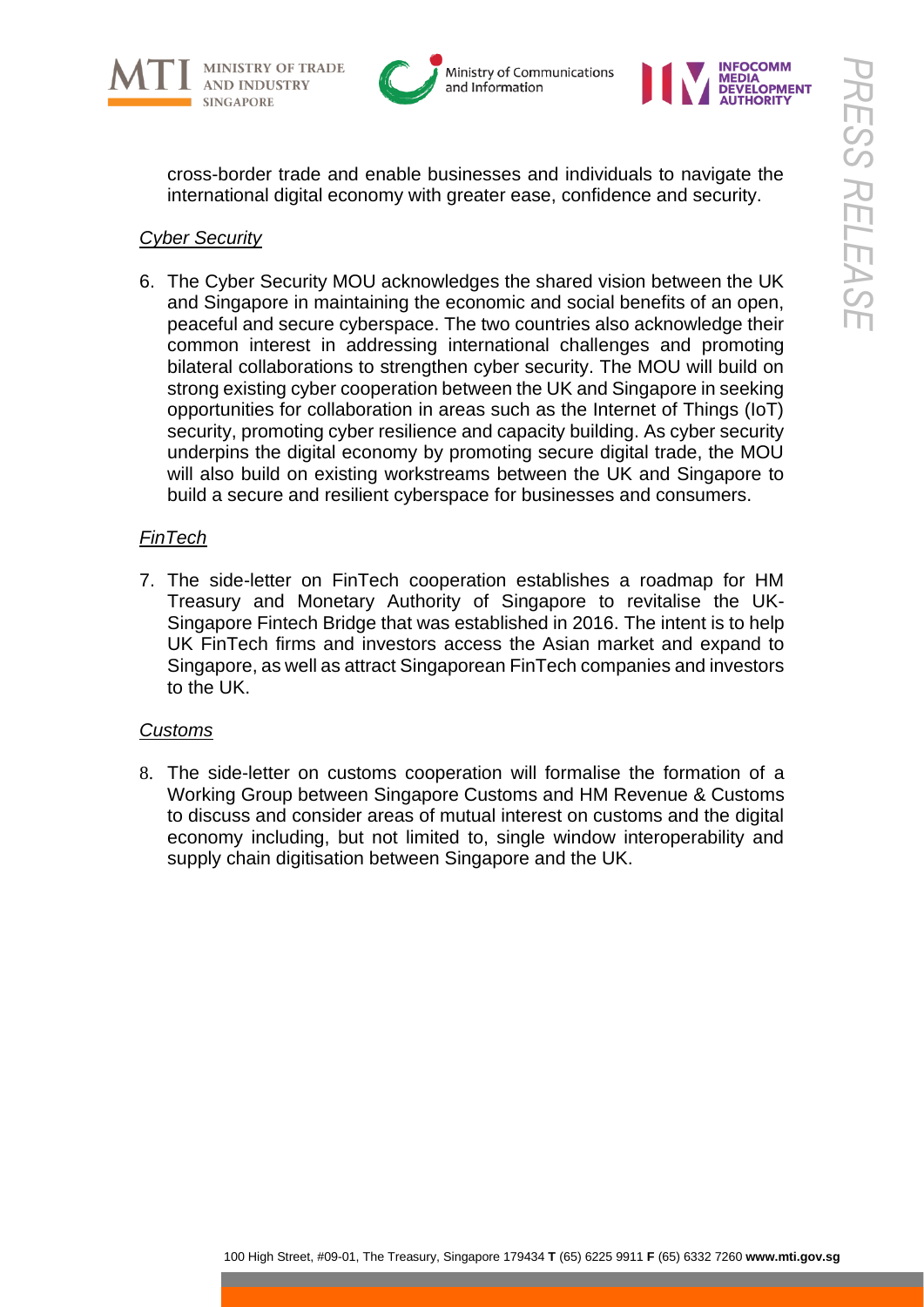



## **ANNEX C**



#### **Highlights of Modules**

#### **E-payments**

Adopt transparent and facilitative rules to promote secure cross-border E-payments.



Accept electronic versions of trade Administration documents for efficient<br>cargo clearance, and promote<br>interoperability of electronic documents like bills of lading and invoices to enable<br>faster and cheaper transactions.

#### **Cross-border Data Flows** (including for Financial Services)

Establish rules to prevent restrictions of cross-border data transfers. Not<br>require data localisation as a condition for market access.

#### **Submarine Cables**

Ensure efficient installation maintenance and repair of submarine cable systems to maintain telecommunications connectivity

#### **Digital Inclusion**

Remove barriers for people and businesses to participate in the digital economy.



Memoranda of Understanding (MOUs) Signed

#### **Cyber Security Cooperation**

Collaborate in areas such as Internet of Things (IoT) security, promoting cyber<br>resilience and cyber capacity building,<br>to build a secure cyberspace for businesses and consumers.

#### **Digital Identities Cooperation**

Work towards mutual recognition of digital identities, enable businesses and consumers to navigate the digital economy with greater ease and security.

#### **Side-letters exchanged**

#### Fintech

ありば<br>日本研

Commence negotiations on the<br>revitalisation of the UK-Singapore Fintech Bridge, allowing businesses to<br>leverage enhanced support between<br>both countries.



For the latest updates on Singapore's economiand the steps we are taking to progressively reopen, subscribe to our Telegram channel:<br>https://t.me/MTISingapore





#### Cryptography

Remove access and transfer of private keys and related technologies, as a<br>condition of market access for not only<br>goods but also services, which goes beyond prior agreements.

#### **Source Code Protection**

Remove access and transfer of source codes as a condition of market access.<br>This includes algorithms expressed<br>within source code, which goes beyond prior agreements.

**Online Consumer Protection** Guard against fraudulent or misleading conduct online through regulations.

#### **SME Cooperation**

Promote jobs for SMEs and facilitate their connection with suppliers, buyers and business partners.



**Customs cooperation** Explore single window<br>interoperability and supply chain

Digitalise trade documentation to<br>reduce costs for businesses, reduce carbon footprint, and improve<br>accessibility for SMEs to engage in<br>cross-border trade.







**EXAMPLE DEVELOPMENT** 

*PRESS RELEASE*

**RESS RELEASI** 







 $(\check{\phantom{a}})$  $=\bullet$ 

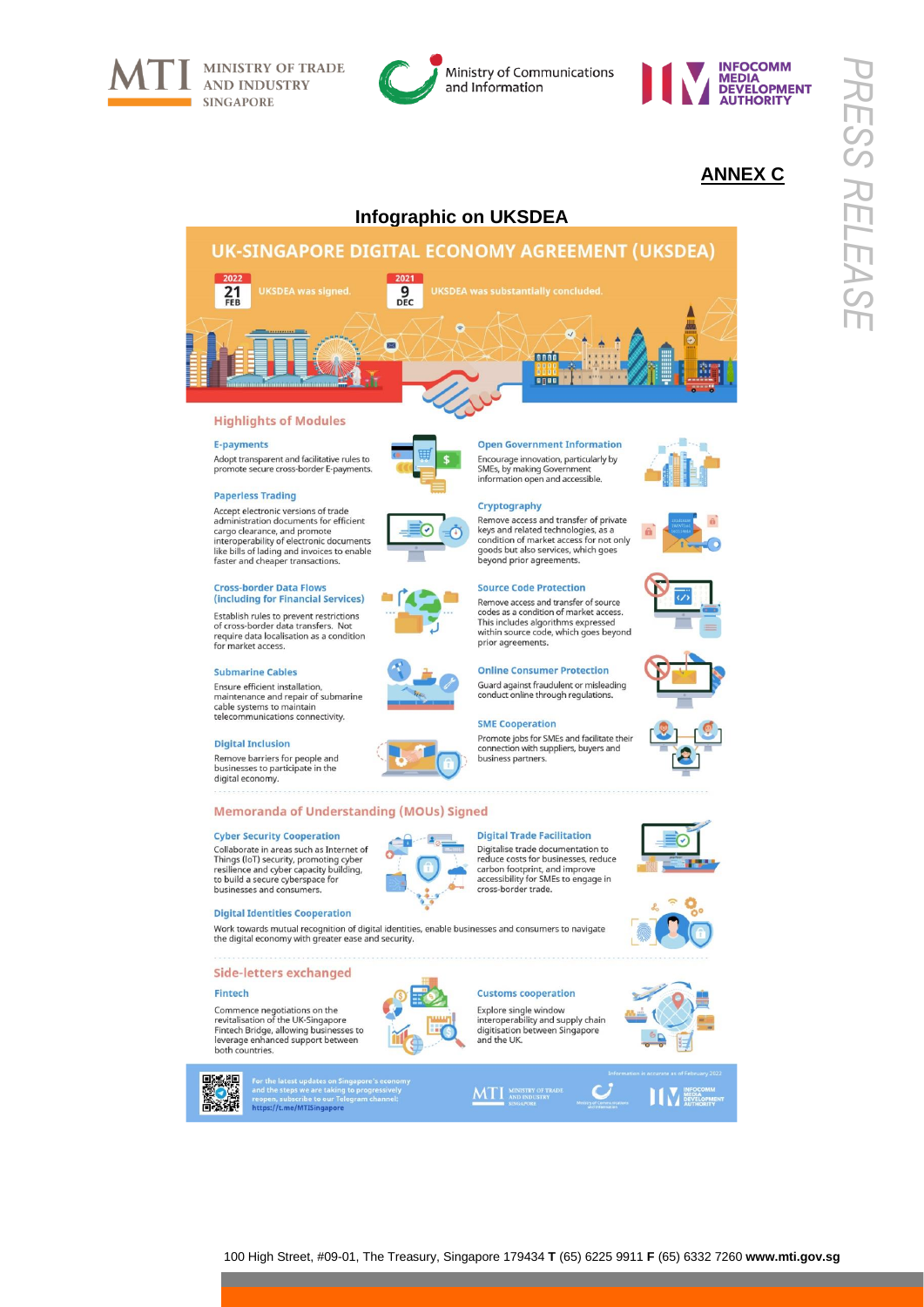





# **ANNEX D**

### **Quotes from companies on UKSDEA**

| DEA MOUS/                           | Company | <b>Quote &amp; Spokesperson</b>                                                                                                                                                                                                                                      |
|-------------------------------------|---------|----------------------------------------------------------------------------------------------------------------------------------------------------------------------------------------------------------------------------------------------------------------------|
| <b>Modules</b>                      |         |                                                                                                                                                                                                                                                                      |
| Digital Trade<br>Facilitation       | Kofax   | "We see numerous business benefits from the UKSDEA in<br>the areas of accelerating adoption of digitalisation in the<br>areas of trade.                                                                                                                              |
|                                     |         | Currently, due to the lack of commonly agreed standards,<br>fragmented systems, companies have to rely on legacy<br>processes that are paper-based.                                                                                                                  |
|                                     |         | This leads to inefficiency and results in higher<br>costs to companies (e.g. banks, insurers, logistics) and<br>government agencies (e.g. customs) repeating the<br>digitisation, extraction, validation process in the processing of<br>common documents.           |
|                                     |         | The legacy processes also do not benefit from modern digital<br>means of establishing trust such as leveraging<br>TradeTrust alongside Kofax's Intelligent Automation Platform.                                                                                      |
|                                     |         | As a company that has been involved in deploying Intelligent<br>Automation for Trade Finance, eSignatures, Cognitive<br>Capture, RPA for clients globally, Kofax is excited about the<br>possibilities to take digitisation to the next level for<br>organisations." |
|                                     |         | <b>Zakir Ahmed, Senior Vice President and General</b><br><b>Manager of Asia Pacific and Japan, Kofax</b>                                                                                                                                                             |
| <b>Financial</b><br><b>Services</b> | Nium    | "This is an exciting time for businesses as the UKSDEA, a<br>landmark agreement between two global leaders in fintech,<br>will soon take effect.                                                                                                                     |
|                                     |         | Fintechs like us want to create a world of frictionless<br>commerce, but we cannot do this alone. That is why we are<br>delighted to have key partners in Government supporting this<br>vision and helping businesses bridge borders.                                |
|                                     |         | Trade agreements such as the UKSDEA will be key to<br>facilitating future innovation and cooperation across our<br>respective economies."                                                                                                                            |
|                                     |         | Katie Mitchell, Global Head of Public Policy                                                                                                                                                                                                                         |
| <b>Financial</b><br><b>Services</b> | Wise    | "It's great to see the UK and Singapore accelerate digital<br>trade. The world is more interconnected than before and                                                                                                                                                |
|                                     |         |                                                                                                                                                                                                                                                                      |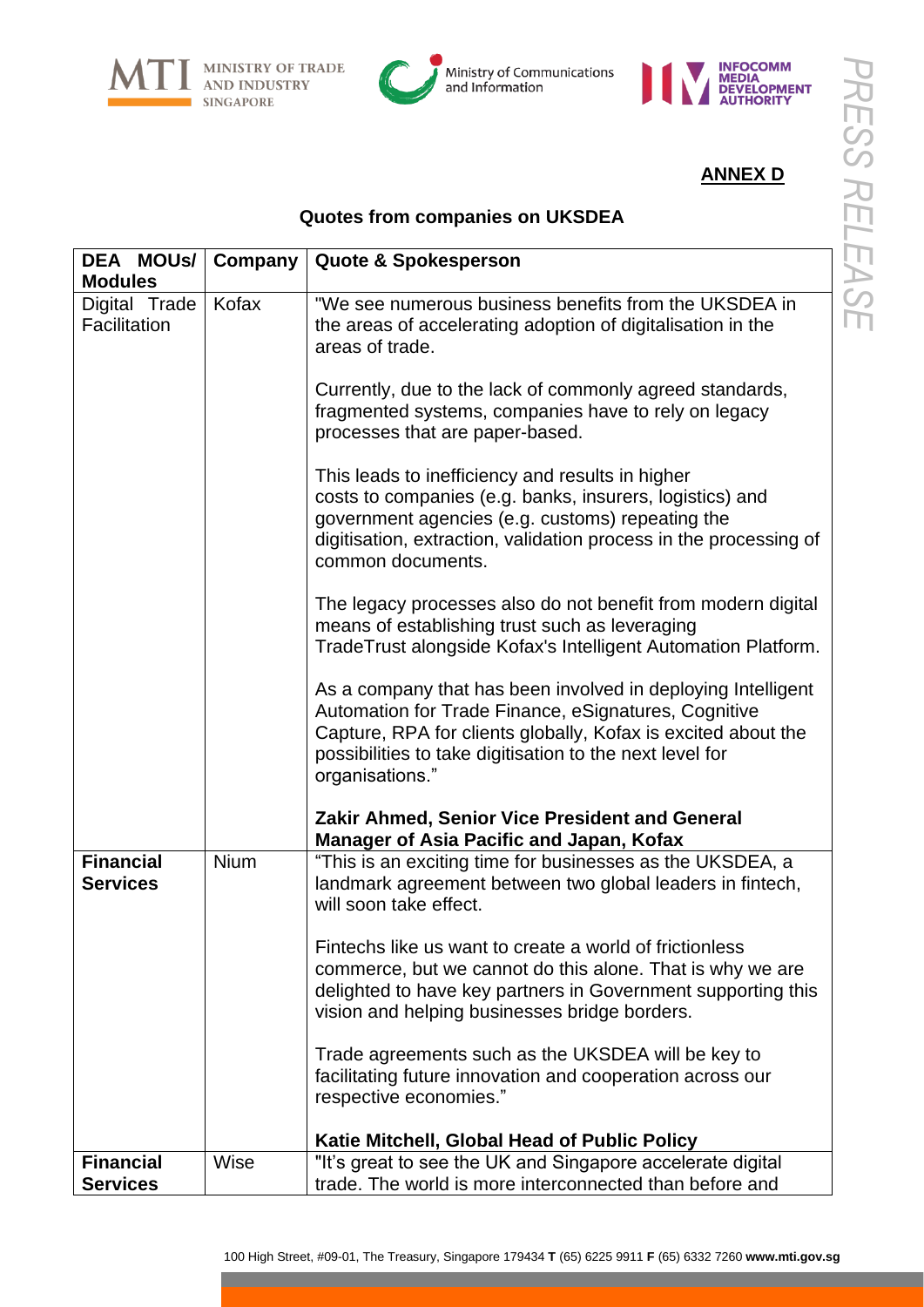







closer connections between the two innovation hubs will spur new opportunities and make it easier for companies in both regions to grow across borders seamlessly in the digital



| economy.                                                      |
|---------------------------------------------------------------|
| Singapore is Wise's APAC hub and since our launch here        |
| five years ago, we've been working hard to provide cheaper,   |
| faster and more convenient cross-border payments to           |
| individuals and businesses. Easier data and market access     |
| will help tech companies like Wise to innovate even faster as |

|          | we continue building more competitive services."                                                                         |
|----------|--------------------------------------------------------------------------------------------------------------------------|
|          | Venkatesh Saha, CEO of Wise Asia-Pacific and Head of<br><b>APAC Expansion</b>                                            |
| Cynopsis | "We hope to leverage off the DEAs to further our RegTech<br>business expansion in UK and other countries. Cynopsis plays |

| Financial       | Cynopsis   "We hope to leverage off the DEAs to further our RegTech                                                           |
|-----------------|-------------------------------------------------------------------------------------------------------------------------------|
| <b>Services</b> | business expansion in UK and other countries. Cynopsis plays<br>an integral part to assist our clients onboard customers from |
|                 | different jurisdictions with better peace of mind and in<br>compliance with relevant regulatory requirements."                |

# **Chionh Chye Kit, CEO & Co-Founder, Cynopsis**

| Financial<br><b>Services</b> | Stripe | "Stripe serves millions of businesses worldwide, giving us<br>front-row seats to understand how important it is for firms,<br>regardless of their size or location, to easily and quickly<br>participate in the global internet economy. |
|------------------------------|--------|------------------------------------------------------------------------------------------------------------------------------------------------------------------------------------------------------------------------------------------|
|                              |        | We're optimistic that agreements like the UKSDEA will set                                                                                                                                                                                |

We're optimistic that agreements like the UKSDEA will set clear, equitable, and predictable rules for folks building cross border businesses. Ultimately this can create more opportunity, prosperity, and entrepreneurs in the communities Stripe serves.

We look forward to working closely with MTI to promote the growth of digital trade between Singapore and the UK, and beyond."

|  |  | Noah Pepper, Asia Pacific Business Lead, Stripe |  |
|--|--|-------------------------------------------------|--|
|  |  |                                                 |  |

| Industry<br><b>Associations</b> | <b>SGTech</b> | "Internationalisation is a key growth enabler of our companies,<br>and the UKSDEA will help our businesses engage seamlessly<br>with those in the UK. SGTech looks forward to working with the<br>government and our counterpart associations in the UK to<br>translate the agreement into actionable connections that our<br>companies can leverage. Digital agreements form an essential<br>foundation for global digital trade, and SGTech thinks layering<br>the means to enable cross-border transactions and data |
|---------------------------------|---------------|-------------------------------------------------------------------------------------------------------------------------------------------------------------------------------------------------------------------------------------------------------------------------------------------------------------------------------------------------------------------------------------------------------------------------------------------------------------------------------------------------------------------------|